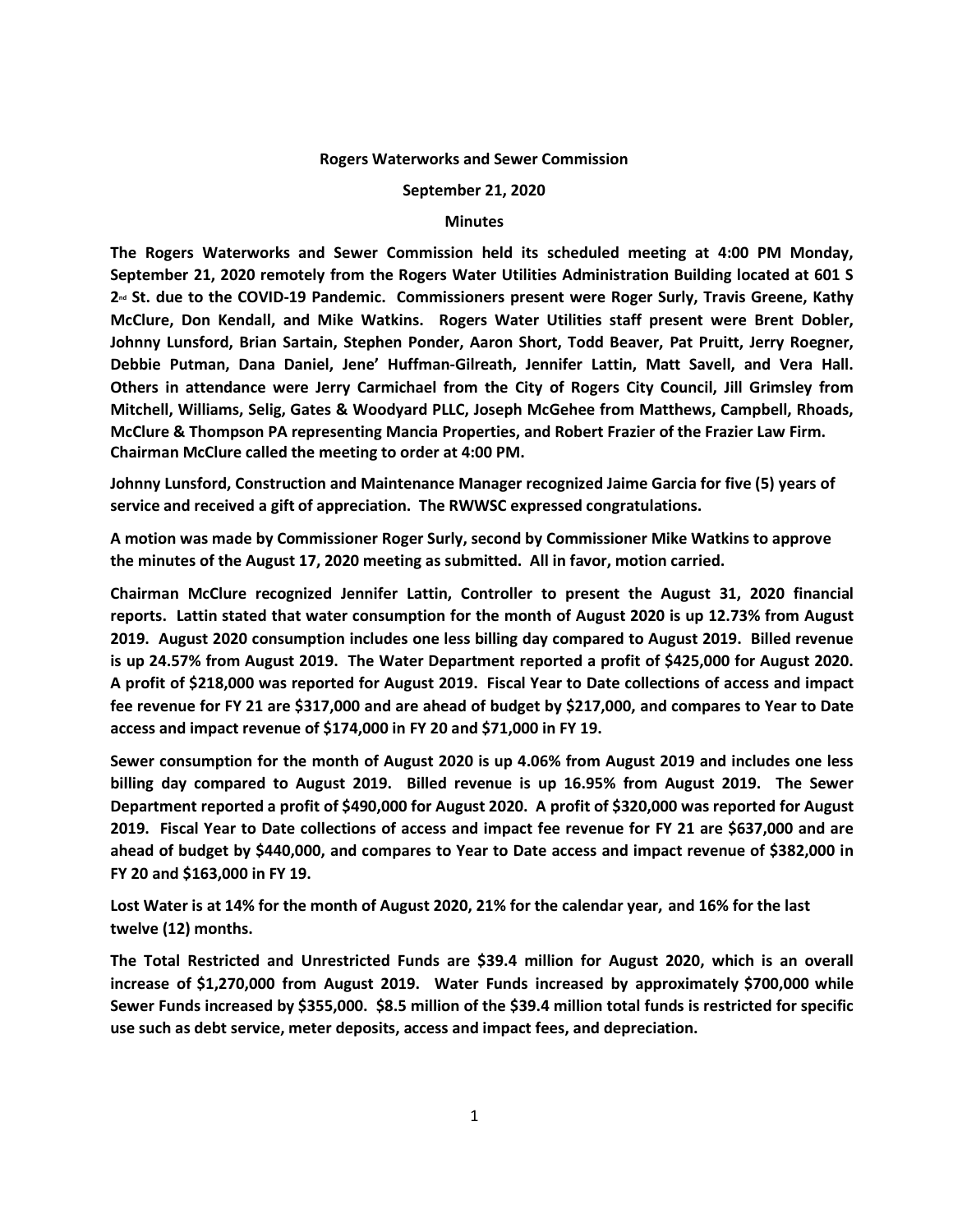**Service disconnections continue and disconnection counts are near pre-COVID levels. RWU continues to work with customers to make payment plans in order to prevent shut-offs. As long as customers are meeting the agreed-upon payment arrangements, accounts are not and will not be disconnected. During the suspension of disconnections, RWU waived reconnect fees of \$60,000. The RWU lobby remains closed with all business being conducted over the phone, via email, online, and in the drivethrough. RWU plans to release an updated customer bill format in October 2020. Commissioner Roger Surly asked if the new bill format will include information directing the customers how to setup auto bill pay and paperless billing. Lattin replied yes and also a bar chart will be included to show customers a recap of the past twelve (12) months usage. Customers can currently visit the RWU.org website to review the new proposed billing format. There were no more questions.** 

**Chairman McClure recognized Brian Sartain, Utility Engineer for the August engineering report. Sartain stated that plan review activity had decreased but still had two (2) new projects submitted including Greens on Blossom Way PH II, a multi-family development and Blue Springs Subdivision is a small residential subdivision located on the corner of Seminole and S 24th St. Projects are still being distributed along the I-49 corridor, downtown and a bit more interest rising on the south end of town. Sartain highlighted a few significant events within the engineering department a) completion of the first phase of the Blossom Way Sewer Project near I-49 and New Hope Rd, b) meeting with Pinnacle Country Club for the Pinnacle Sewer Capacity Improvement Project, c) identifying closed and partially closed valves during hydrant flow testing on W Pleasant Grove Rd, near Scissortail, d) received estimate on preliminary plans for the RPCF Train 2 Rehab Project, which is over the original amount budgeted for this project but can be accommodated in the annual project budget due to some delays of other projects. Sartain said some of the utility projects nearing completion are the Solids Handling Facility, Shadow Valley Backup Generator, 11th St Pump Station Improvements (waiting on generator). We expect to see the start of pipe being laid on the**  $9$ **<sup>th</sup>, 10<sup>th</sup> St – Persimmon to Walnut Project next week. The 11th St Elevated Tank Repaint is planned to be re-bid. The Downtown Utility Study is in the process**  of being finalized. There are no significant changes in the street project schedule since the last meeting, **except that the Arkansas Street/Gateway Project started last week. There were no questions.** 

**Chairman McClure recognized Todd Beaver, RPCF Manager to present the August RPCF Reports. Beaver said the Discharge Monitoring Report had good results with no violations reported due to the recent dry weather conditions. There were no inspections done for the Industrial Pretreatment Program. Beaver noted the surcharges had stabilized. The FOG Inspection Report completed 23 inspections this month, continuing to follow the COVID-19 guidelines, and still communication through email to avoid contact. The maintenance tech position is still undergoing process at this time. The new gate has been installed from the Solids Handling Ph I and the asphalt resealing is nearing completion. 242 MG was treated in August with approximately 7 MG additional flow with an average flow of 7.8 MGD. These flows included .88" of rain over 6 events. There were no questions.** 

**Chairman McClure recognized Johnny Lunsford, Construction and Maintenance Manager to present the August Operations Report. He stated that things have been going well for his crews as they still remain separated in pods. The construction crews have been busy. The new leak detection equipment recently purchased was utilized in helping Ft Smith locate a water break within a State Highway. There were no questions.**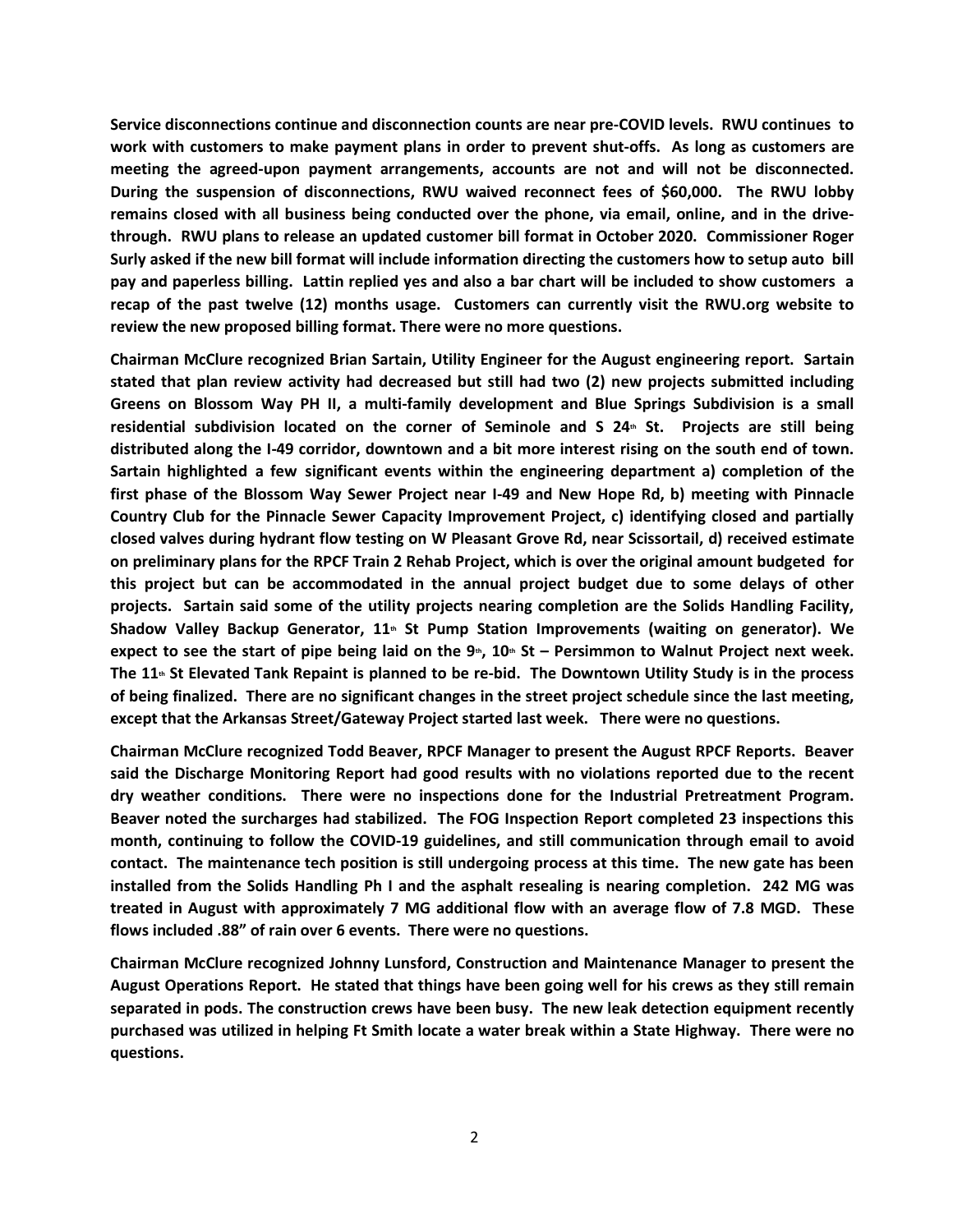**Chairman McClure recognized Attorney Robert Frazier. RWU retained MCE Consulting to perform a geotechnical report to verify a damage claim to a parking lot at 1715 S 8th St owned by David Mancia. A 12" water main ruptured and the resulting flow of water damaged a parking lot at that address. The report estimated that it would cost approximately \$60,000 to repair this damage. It was suggested by this same report that this amount be depreciated by 50% due to the current condition of the parking lot. RWU reached a tentative settlement with the property owner in the amount of \$28,000. This amount would be paid directly to the contractor, not the owner, after repairs were completed. Any amount exceeding \$28,000 to be borne by the property owner. This amount would be paid only after the work has been verified as complete, and repair materials and quantities confirmed by RWU. The agreement releases RWU from any and all further claims at this location.** 

**This settlement was presented to RWWSC for their approval and a motion was made by Commissioner Travis Greene, second by Commissioner Roger Surly to approve this agreement between Mancia Properties and RWU in the total amount of \$28,000 and also to allow management authorization to approve the final form and content of the settlement and release agreement as submitted. Commissioner Kathy McClure abstained. All in favor, motion carried.** 

**Chairman McClure recognized Brent Dobler, Utility Superintendent to request approval to resume procedures for merit pay increases and other raises as related to the previous approved Resolution No. 20-12 which suspended procedures for determining and granting merit pay raises. Dobler explained that RWU revenue has proven to be sound and feels that it would be in the best interest of RWU and the Commission to reinstate those procedures to award adjustments to those deserving employees. Commissioner Roger Surly asked if the effective date would be retroactive. A motion was made by Commissioner Roger Surly, second by Commissioner Don Kendall to approve release of the suspension of procedures for merit pay increases as stated in Resolution No. 20-12. All in favor, motion carried.** 

**Commissioner Don Kendall asked Jennifer Lattin, Controller if enough monies are available in the current budget to make the employee adjustments retroactive to July 1st, 2020. Lattin replied yes at this time, the current budget revenue is strong. Commissioner Roger Surly made a motion, second by Commissioner Don Kendall to approve the merit pay increases and other employee raises retroactive to**  July 1<sup>*s*</sup>, 2020 as requested. All in favor, motion carried.

**Chairman McClure recognized Jennifer Lattin, Controller to present Resolution No. 20-21 approving the redemption prior to maturity of the City of Rogers, Arkansas Sewer Revenue Bonds, Series 2010. Lattin stated that Mitchell Williams had been previously selected as Bond Counsel and was approved by the Rogers City Council. Lattin also noted that the Bonds would mature ten (10) years early with an interest savings of \$425,000. Commissioner Mike Watkins made a motion, second by Commissioner Roger Surly to approve Resolution No. 20-21 authorizing redemption of the Arkansas Sewer Revenue Bonds Series 2010, in the amount of \$2,075,000; awaiting approval by the Rogers City Council at the October 8, 2020 meeting. All in favor, motion carried.** 

**Chairman McClure recognized Brian Sartain, Utility Engineer requested approval of a Change Order for 11th Street Pump Station at Tower Park. Change Order #1 includes addition of Soft Starts and bringing a SCADA control panel up to current code, installation of a Cord Reel for electric crane for a change in price of \$29,207.87. Change Order #2 includes cable change to allow direct communication with the generator in the amount of \$2,098.57. The original bid amount included a contingency of \$10,000 which is deducted from the requested contract change order amount. A motion was made by Commissioner**